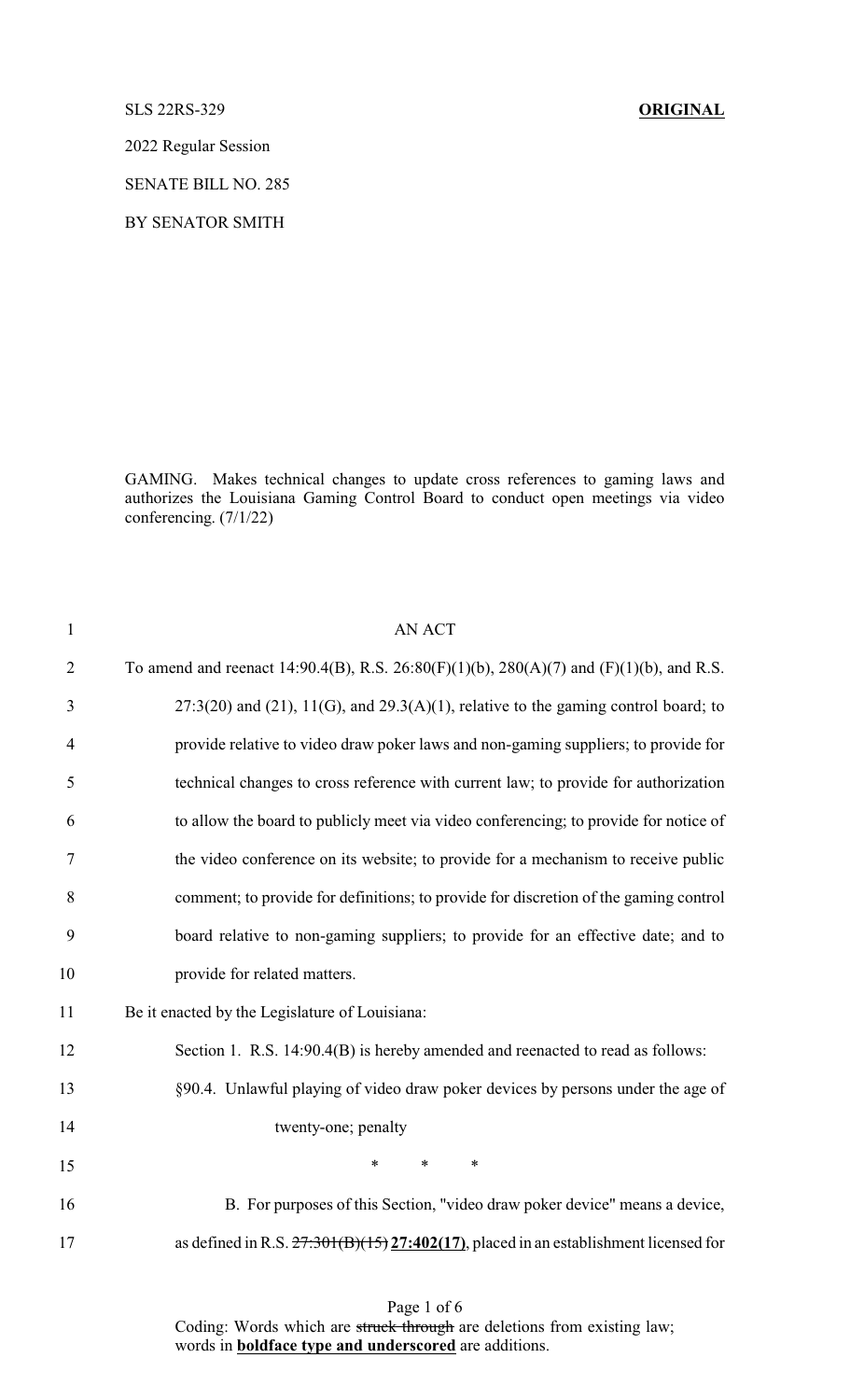| $\mathbf{1}$   | operation and regulated under the applicable provisions of Chapter $68$ of Title 27 of      |
|----------------|---------------------------------------------------------------------------------------------|
| $\overline{c}$ | the Louisiana Revised Statutes of 1950.                                                     |
| 3              | *<br>$\ast$<br>$\ast$                                                                       |
| $\overline{4}$ | Section 2. R.S. $26:80(F)(1)(b)$ , and $280(A)(7)$ , and $(F)(1)(b)$ are hereby amended and |
| 5              | reenacted to read as follows:                                                               |
| 6              | §80. Qualifications of applicants for permits                                               |
| 7              | ∗<br>∗                                                                                      |
| 8              | $\ast$<br>$\ast$<br>$\ast$<br>F(1)                                                          |
| 9              | (b) The provisions of Subparagraph(a) of this Paragraph shall not apply to                  |
| 10             | any applicant who is also applying for a video gaming license under the provisions          |
| 11             | of Chapter $68$ of Title 27 of the Louisiana Revised Statutes of 1950.                      |
| 12             | *<br>$\ast$<br>∗                                                                            |
| 13             | §280. Qualifications of applicants for permits                                              |
| 14             | A. Applicants for state and local permits of all kinds shall demonstrate that               |
| 15             | they meet the following qualifications and conditions:                                      |
| 16             | $\ast$<br>$\ast$<br>$\ast$                                                                  |
| 17             | (7) If the applicant is also applying for a video gaming license under the                  |
| 18             | provisions of Chapter $68$ of Title 27 of the Louisiana Revised Statutes of 1950, have      |
| 19             | not been convicted in this or in any other state or by the United States or any other       |
| 20             | country of theft or any crime involving false statements or declarations, or gambling       |
| 21             | as defined by the laws and ordinances of any municipality, any parish, any state, or        |
| 22             | the United States.                                                                          |
| 23             | $\ast$<br>$\ast$<br>∗                                                                       |
| 24             | $\ast$<br>$\ast$<br>$\ast$<br>F(1)                                                          |
| 25             | (b) The provisions of Subparagraph (a) of this Paragraph shall not apply to                 |
| 26             | any applicant who is also applying for a video gaming license under the provisions          |
| 27             | of Chapter $68$ of Title 27 of the Louisiana Revised Statutes of 1950.                      |
| 28             | $\ast$<br>∗<br>∗                                                                            |
| 29             | Section 3. R.S. $27:3(20)$ and $(21)$ , $11(G)$ , and $29.3(A)(1)$ are hereby amended and   |

Page 2 of 6 Coding: Words which are struck through are deletions from existing law; words in **boldface type and underscored** are additions.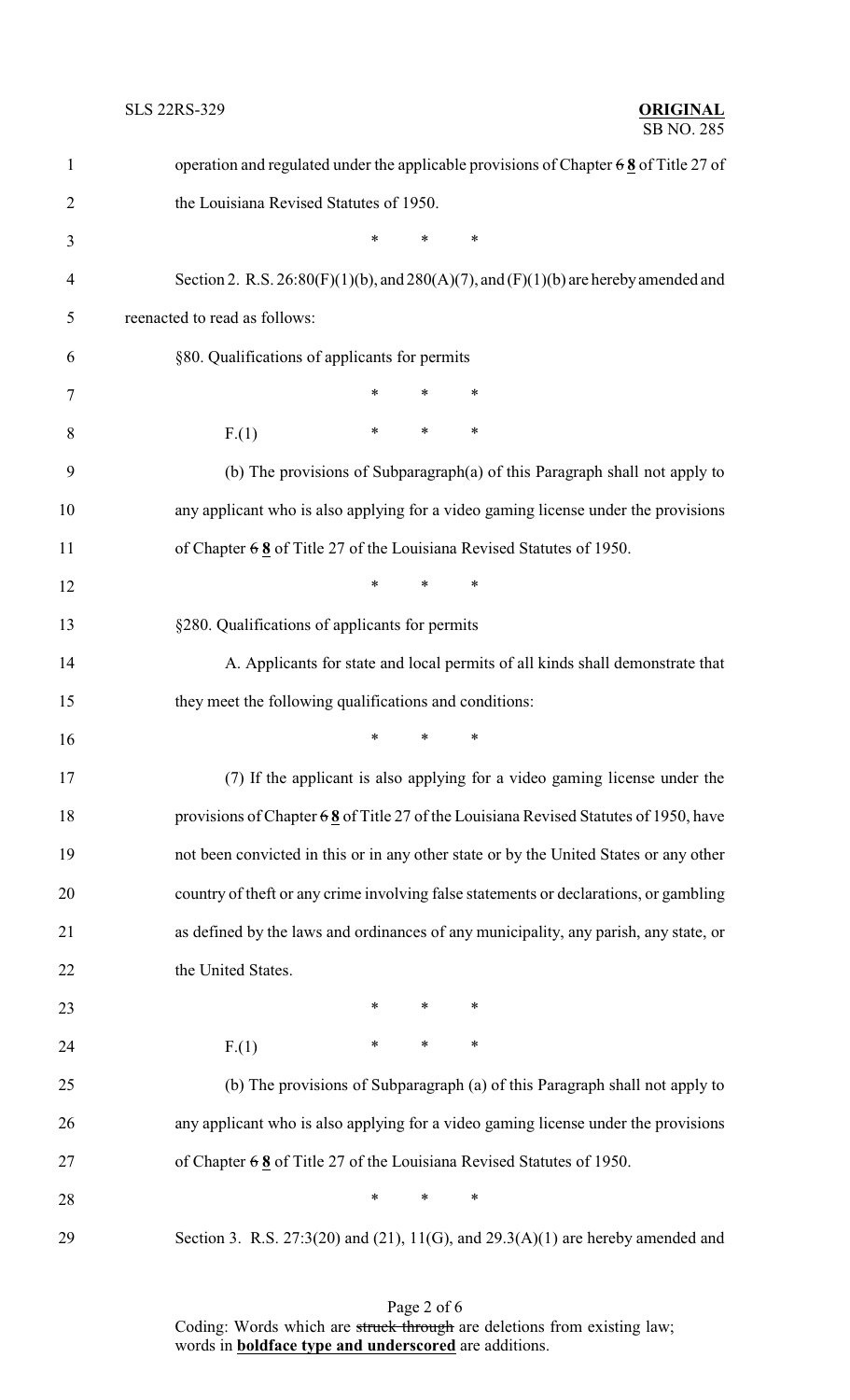| $\mathbf{1}$ | reenacted to read as follows:                                                        |
|--------------|--------------------------------------------------------------------------------------|
| 2            | §3. Definitions                                                                      |
| 3            | For the purposes of this Title, the following terms have the following               |
| 4            | meanings, unless the context clearly indicates otherwise:                            |
| 5            | $*$<br>$\ast$<br>∗                                                                   |
| 6            | (20) "Permit" means any permit or authorization, or application therefor,            |
| 7            | issued pursuant to the provisions of this Title except Chapter $68$ .                |
| 8            | (21) "Permittee" means any person who is issued or applying for a permit             |
| 9            | pursuant to the provisions of this Title except Chapter $68$ .                       |
| 10           | $\ast$<br>$\ast$<br>∗                                                                |
| 11           | §11. Louisiana Gaming Control Board; creation; members; terms; meetings              |
| 12           | $\ast$<br>*<br>$\ast$                                                                |
| 13           | G.(1) All meetings of the board shall be open and subject to the provisions          |
| 14           | of R.S. 42:11 et seq. A record of all proceedings at regular and special meetings of |
| 15           | the board shall be kept and shall be open to public inspection, except as otherwise  |
| 16           | provided by this Title or in R.S. 42:17.                                             |
| 17           | (2) Notwithstanding any other provision of law to the contrary, the board            |
| 18           | may conduct, and its members may attend and participate in a meeting                 |
| 19           | occurring via video conference as the chairman determines to be necessary.           |
| 20           | (a) No later than twenty-four hours prior to a meeting conducted                     |
| 21           | pursuant to the provisions of Paragraph (2) of this Subsection, the board shall      |
| 22           | provide for the following:                                                           |
| 23           | (i) The notice and agenda for the meeting, which shall be posted on the              |
| 24           | board's website and emailed to any member of the public or the news media            |
| 25           | who requests notice of the board meeting.                                            |
| 26           | (ii) The notice and agenda shall provide detailed information regarding              |
| 27           | how members of the public may participate in the meeting and submit                  |
| 28           | comments regarding matters on the agenda.                                            |
| 29           | (b) For each meeting conducted pursuant to Paragraph (2) of this                     |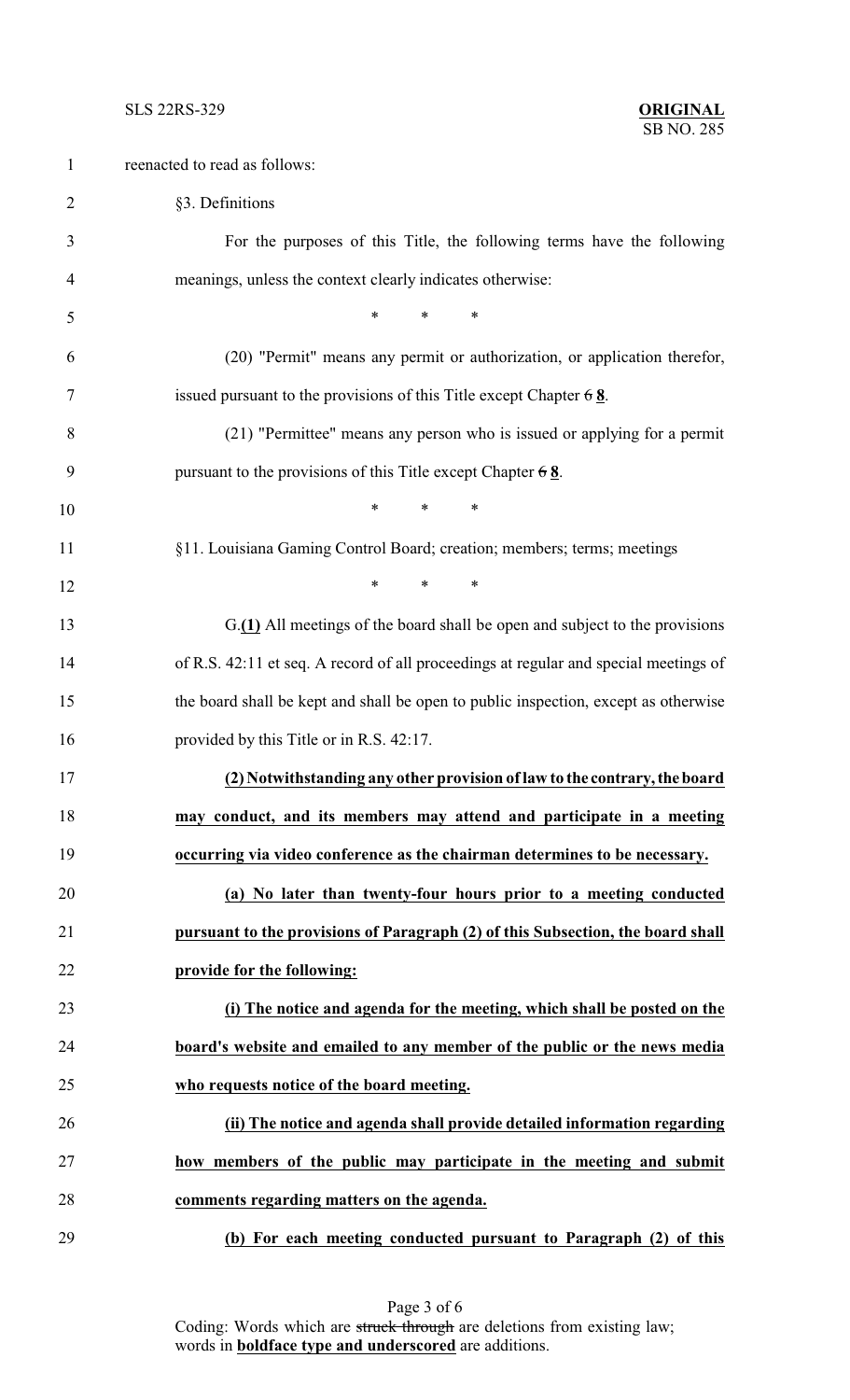| 1              | <b>Subsection:</b>                                                                    |
|----------------|---------------------------------------------------------------------------------------|
| $\overline{2}$ | (i) The board shall provide a mechanism to receive public comment                     |
| 3              | electronically both prior to and during the meeting.                                  |
| 4              | (ii) The board shall properly identify and acknowledge all public                     |
| 5              | comments during the meeting and shall maintain those comments in the record           |
| 6              | of the meeting.                                                                       |
| 7              | (iii) The chairman shall ensure that each person participating in the                 |
| 8              | meeting is properly identified.                                                       |
| 9              | (iv) The chairman shall ensure that all parts of the meeting, excluding               |
| 10             | any matter discussed in executive session, are clear and audible to all               |
| 11             | participants in the meeting including the public.                                     |
| 12             | (c) For the purpose of this Subsection, "video conference" shall mean a               |
| 13             | method of communication which enables persons in different locations to               |
| 14             | participate in a meeting and to see, hear, and communicate with each other.           |
| 15             | $\ast$<br>*<br>∗                                                                      |
| 16             | §29.3. Non-gaming supplier permit                                                     |
| 17             | $A(1)$ The division shall issue a non-gaming supplier permit to suitable              |
| 18             | persons who furnish services or goods and receive compensation or remuneration for    |
| 19             | such goods or services to the holder of a license as defined in R.S. 27:44 or 353, or |
| 20             | the casino gaming operator, or a sports wagering operator as defined in R.S. 27:602.  |
| 21             | The board shall promulgate rules establishing the threshold amount of goods and       |
| 22             | services for which a non-gaming supplier permit is required. The board may limit      |
| 23             | the calculation of compensation or remuneration based on goods and services           |
| 24             | related to operations in Louisiana. Such services include but are not limited to      |
| 25             | industries offering goods or services whether or not directly related to gaming       |
| 26             | activity, including junket operators and limousine services contracting with the      |
| 27             | holder of a license as defined in R.S. 27:44 or 353, or the casino gaming operator,   |
| 28             | or a sports wagering operator as defined in R.S. 27:602, suppliers of food and        |
| 29             | nonalcoholic beverages, gaming employee or dealer training schools, garbage           |

Page 4 of 6 Coding: Words which are struck through are deletions from existing law; words in **boldface type and underscored** are additions.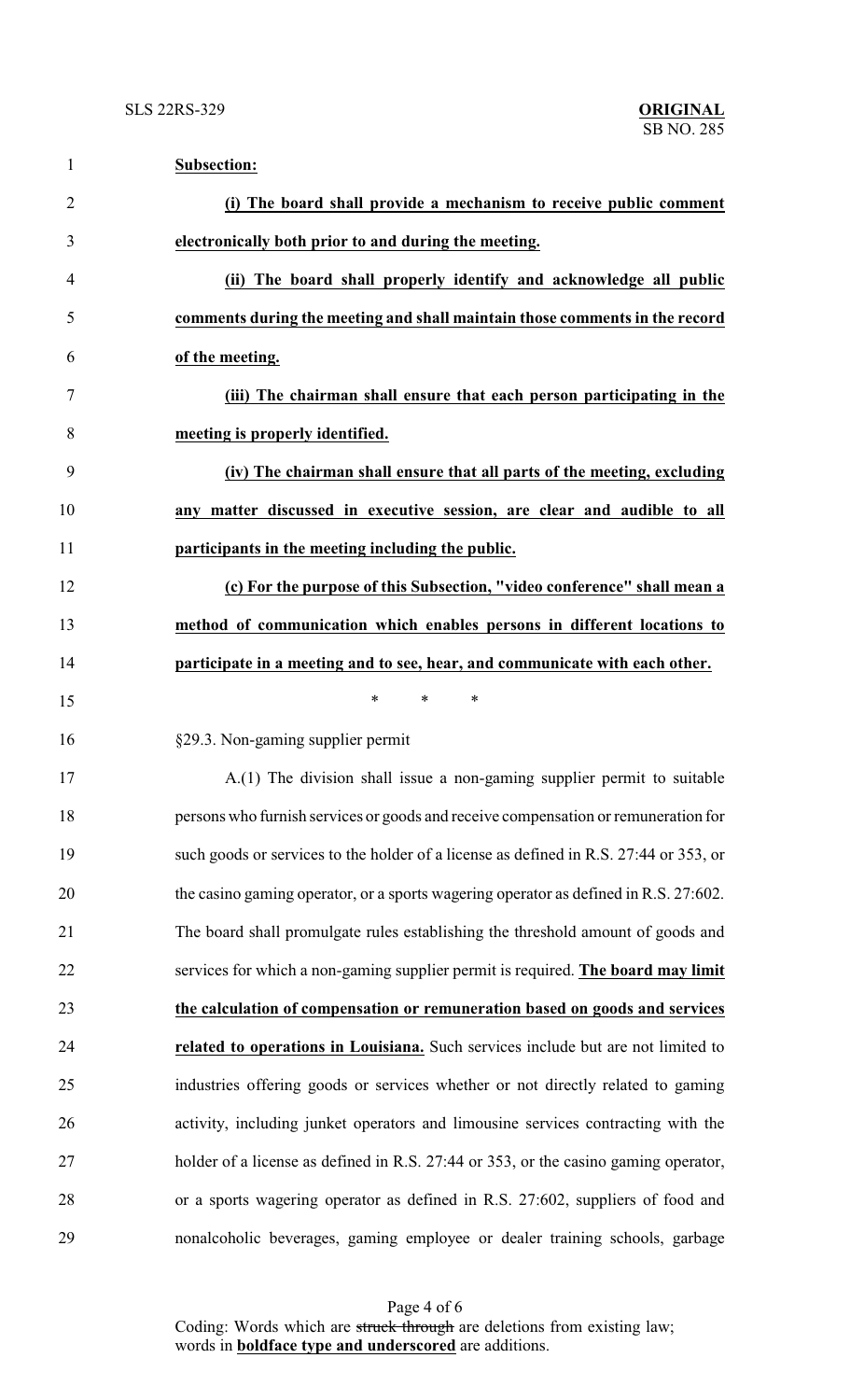handlers, vending machine providers, linen suppliers, or maintenance companies. Any employee or dealer training school, other than employee or training schools conducted by a licensee, or the casino gaming operator, shall be conducted at an institution approved by the Board of Regents or the State Board of Elementary and Secondary Education.  $6$  \* \* \*

7 Section 4. This Act shall become effective on July 1, 2022; if vetoed by the governor

8 and subsequently approved by the legislature, this Act shall become effective on the day

9 following such approval by the legislature or July 1, 2022, whichever is later.

The original instrument and the following digest, which constitutes no part of the legislative instrument, were prepared by Michael Bell.

## DIGEST SB 285 Original 2022 Regular Session Smith

Present law references video poker laws to provisions in Chapter 6 of Title 27 of the Revised **Statutes** 

Proposed law makes technical changes to properly reference video poker laws from Chapter 6 to Chapter 8 of Title 27 of the Revised Statutes.

Present law provides that all meetings of the board must be open in accordance with the "Open Meetings Law".

Present law provides for a record of all proceedings at regular and special meetings of the board must be kept and open to public inspection, except as otherwise provided in current law.

Proposed law retains present law and allows the chairman of the board to conduct a board meeting via video conference when necessary.

Proposed law defines "video conference" as a method of communication which enables persons in different locations to participate in a meeting and to see, hear, and communicate with each other.

Proposed law requires that the board post the notice and meeting agenda on it's website no later than 24 hours prior to a meeting conducted via video conference. Proposed law further provides that the board emails the notice and agenda to any member of the public or the news media who requests notice of the meeting.

Proposed law provides that the notice and agenda of the meeting must provide detailed information regarding how the public can participate and submit comments regarding matters on the agenda.

Proposed law requires that the chairman of the board ensures the entire meeting, excluding any matter discussed in executive session, are clear and audible to everyone.

Present law requires the division to issue a non-gaming supplier permit to suitable persons

Page 5 of 6 Coding: Words which are struck through are deletions from existing law; words in **boldface type and underscored** are additions.